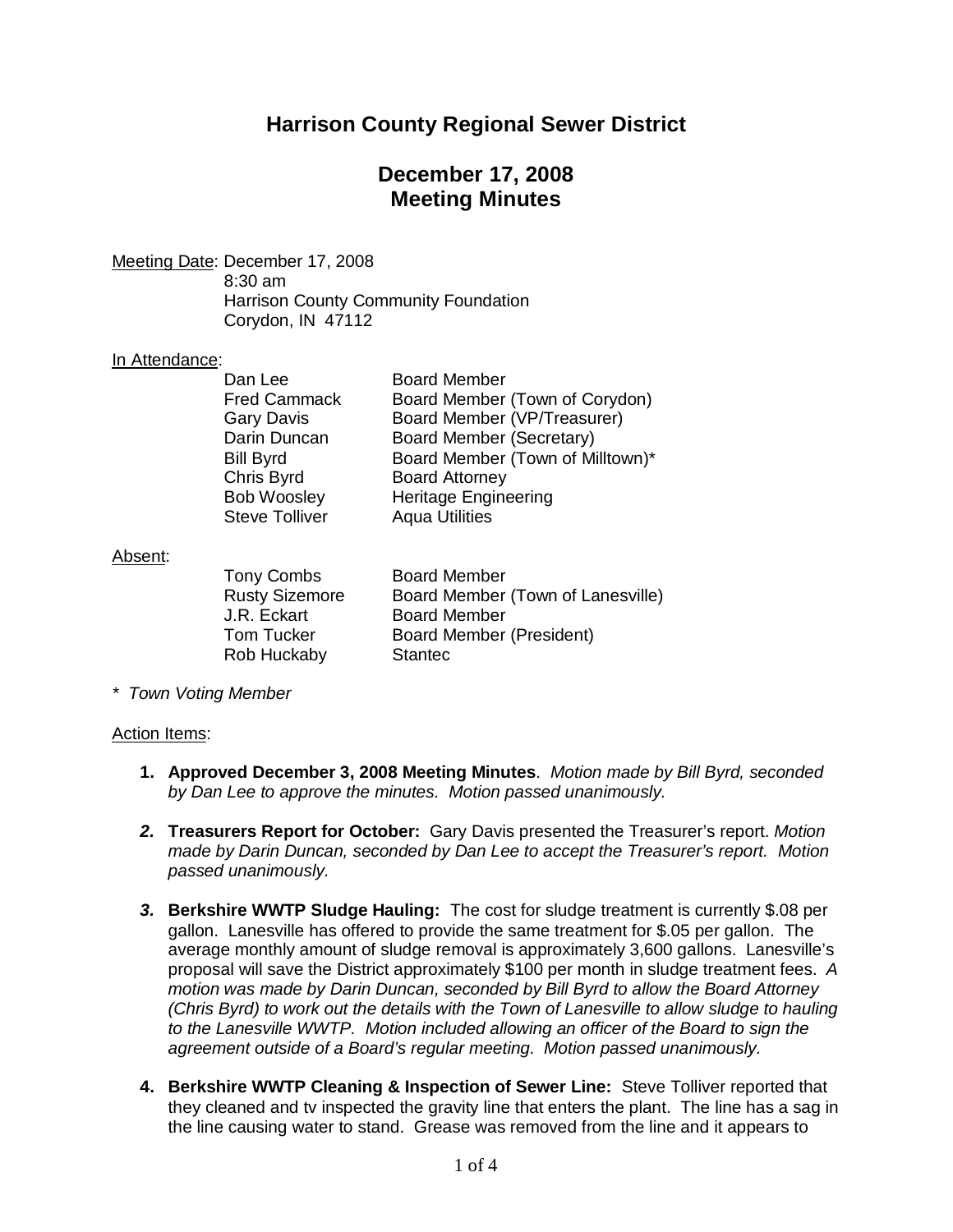flowing freely (albeit the sag) again. This line is scheduled to be replaced by the District when the New Salisbury Sewers are brought to the WWTP. It was determined that the District will continue to monitor the line and clean as needed until it is removed from service and replaced. If the New Salisbury project is delayed the District may considered replacement of the line. No further action is necessary at this time.

- **5. Berkshire WWTP Flow Meter:** Steve Tolliver reported that the flow meter was calibrated within the last two weeks. The calibration is good for one year.
- *6.* **Berkshire WWTP Operations Contract:** Steve Tolliver made a request to increase their monthly operations fees from \$2,200 to \$2,281.40. Mr. Tolliver stated that their existing contract allows for such inflationary increases. The new rates will become effective January 1, 2008. Darin Duncan voiced concern over the increase, he thought we had a two year contract agreement. Mr. Tolliver stated that they are under a two year agreement but that the agreement allows for increases.
- *7.* **Emergency Medical Services (EMS) Building on the Hospital Medical Campus:** Bob Woosley reported that the EMS building is currently being bid by the County with bids being due this past Monday (Dec. 15<sup>th</sup>). Mr. Woosley began receiving phone calls from bidders on Friday Dec.  $12<sup>th</sup>$  regarding the costs for connection to the District sewer lines. Mr. Woosley informed all bidders that this was the first the District had heard of the project. The District was not contacted by the engineer designing the sewer nor had the District received plans. Mr. Woosley informed all bidders that the cost for connection to the District sewer line would be \$2,800. Mr. Woosley immediately followed up with calls to the Architect and Engineer responsible for the design of the sewer line to learn more details on what was being proposed. Mr. Woosley stated disappointment that the 6" connection shown on the original sewer line construction across the Hospital site in this location was not constructed at the time of sewer line construction. Mr. Woosley informed the engineer and architect that the District does not prefer connections into manholes unless there are special circumstances (in this case the existing sewer line is approximately 25 feet deep). A deep sewer warrants a special circumstance. *A motion was made by Darin Duncan, seconded by Bill Byrd to allow the EMS building to connect into the manhole contingent upon the size of the connection being a 6" lateral, a grease trap/oil separation unit being installed, District specifications for the connection type be*  followed (to be provided by the District's engineering consultant, Heritage Engineering), *and that all easements are recorded for the sewer lines that were previously constructed across the Hospital Medical Campus (Note: This was requested at the time of*  construction of the sewer lines, the Hospital has failed to follow up with the recording of *the easements, Mr. Woosley followed up with Steve Taylor on Friday Dec. 12th and informed Mr. Taylor that easement are necessary. Mr. Taylor said he would have his engineer and attorney immediately record the required easements.). No connection will be allowed until all items are satisfied. This motion also included waiving the connection fee due to the County funds being used in the construction of the facility. Motion passed unanimously.*
- **8. Hospital Medical Campus Sewers (Easements):** Bob Woosley contact Steve Taylor, Hospital, on Friday December  $12<sup>th</sup>$  to ask what the status of the recording of the easements for the District's sewer lines across their campus. Mr. Taylor asked who usually performs such work? Mr. Woosley informed him that his engineer and attorney work together to create the necessary easement plats, submit them for review to the District and record. Mr. Taylor said he will have this work completed and the easements will be recorded. He asked if Mr. Woosley would contact his eningeer, Jacobi Toombs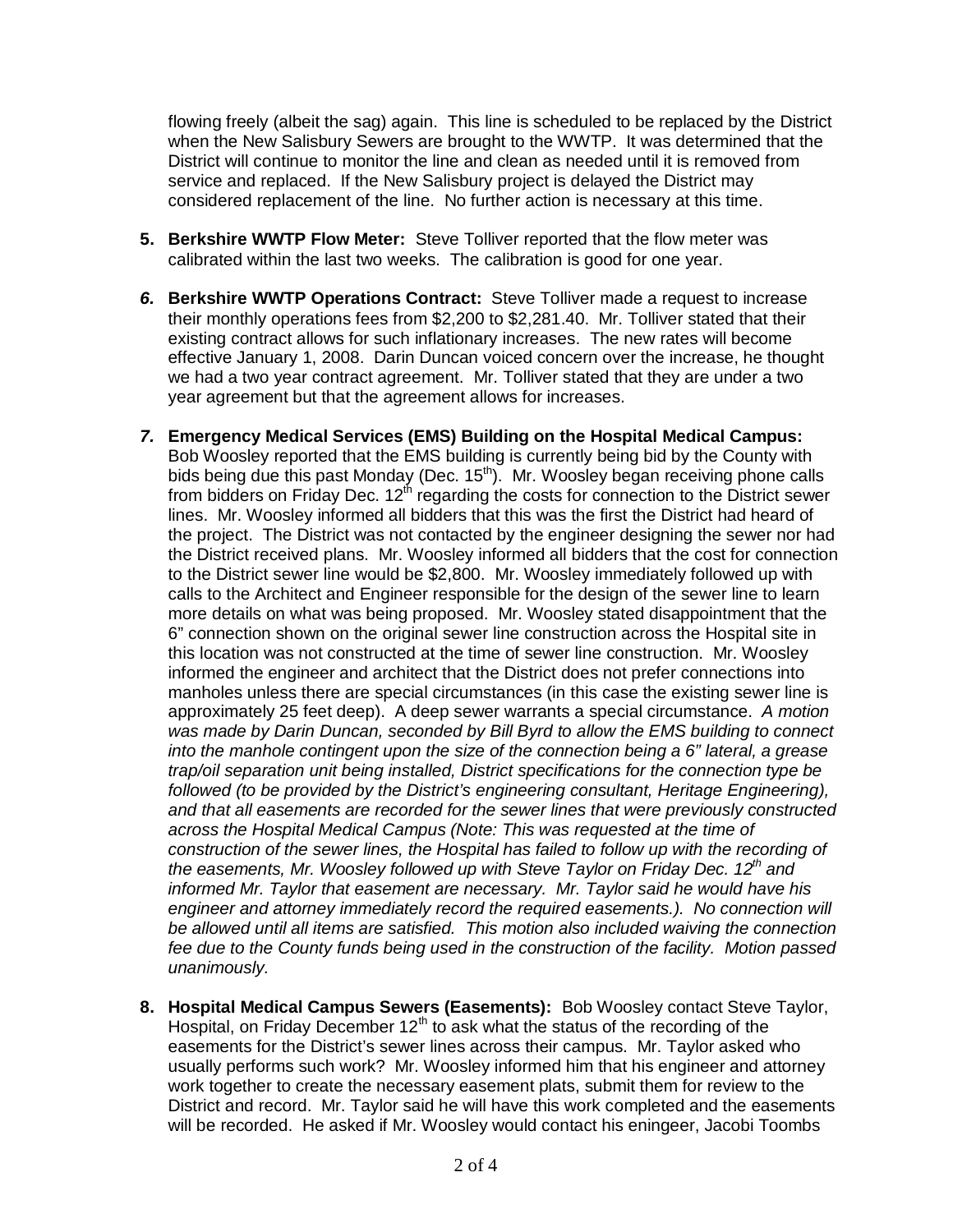and Lanz, and have this work completed. Mr. Woosley immediately contacted Mike Harris with Jacobi Toombs and Lanz and instructed Mr. Harris of the easement plat work that needed to be completed. Mr. Harris said he will have work compelted by the middle of January.

# **9. New Salisbury Project to serve Businesses:**

- A public meeting will be held on Thursday January  $29<sup>th</sup>$ , 2009 at the New Salisbury United Methodist Church to discuss the project and associated costs.
- The District will be submitting an application to the Harrison County Community Foundation for funding. Applications are due January 15<sup>th</sup>.
- · The Board instructed Mr. Woosley to contact all those in attendance at the meeting held November 5<sup>th</sup>, 2008 and secure letters of support.
- · The Board also instructed Mr. Woosley to contact Schmidt Cabinet to determine the financial commitment they are able to make towards the project's cost.

# **10. 2009 Budget:**

- · **Heritage Engineering Contract Amendment:** A motion was made by Gary Davis, seconded by Tony Combs to sign a contract amendment with Heritage Engineering that will encumber the remaining funds in Accounts .02 and .03. This will allow Heritage to continue working for the District on numerous efforts. Motion passed unanimously.
- · **2009 Budget:** *A motion was made by Bill Byrd, seconded by Dan Lee to accept the proposed budget (see Attachment "A" to these minutes). Motion passed unanimously.* The budget must now be presented to the County Commissioner's and Council to gain approval and secure funding. *A motion was made by Dan Lee, seconded by Bill Byrd to allow Darin Duncan and Bob Woosley to present the budget to the Commissioners at their January 5th meeting. Motion passed unanimously.* Mr. Woosley and Mr. Duncan will either present the budget or assist Mr. Tucker as necessary at the presentation.

## **11. Other Business:**

- · **River Hills Development:** Bob Woosley has submitted information to Jill Saegessor regarding potential projects and the funding levels required to complete projects. Mr. Woosley is awaiting for a meeting to be set with Ms. Saegessor to discuss the District's options for funding.
- · **District Website:** The Board was satisfied with the draft website. Mr. Woosley was instructed to get it set up and released to the general public. The Board would like a general email account set up as part of the website to allow residents the ability to send messages to the District. Mr. Woosley will work on getting this set up prior to the next scheduled meeting.

## Next Meeting:

1. Wed. January 7, 2009 at 11:30 am @ Harrison County Community Foundation Building.